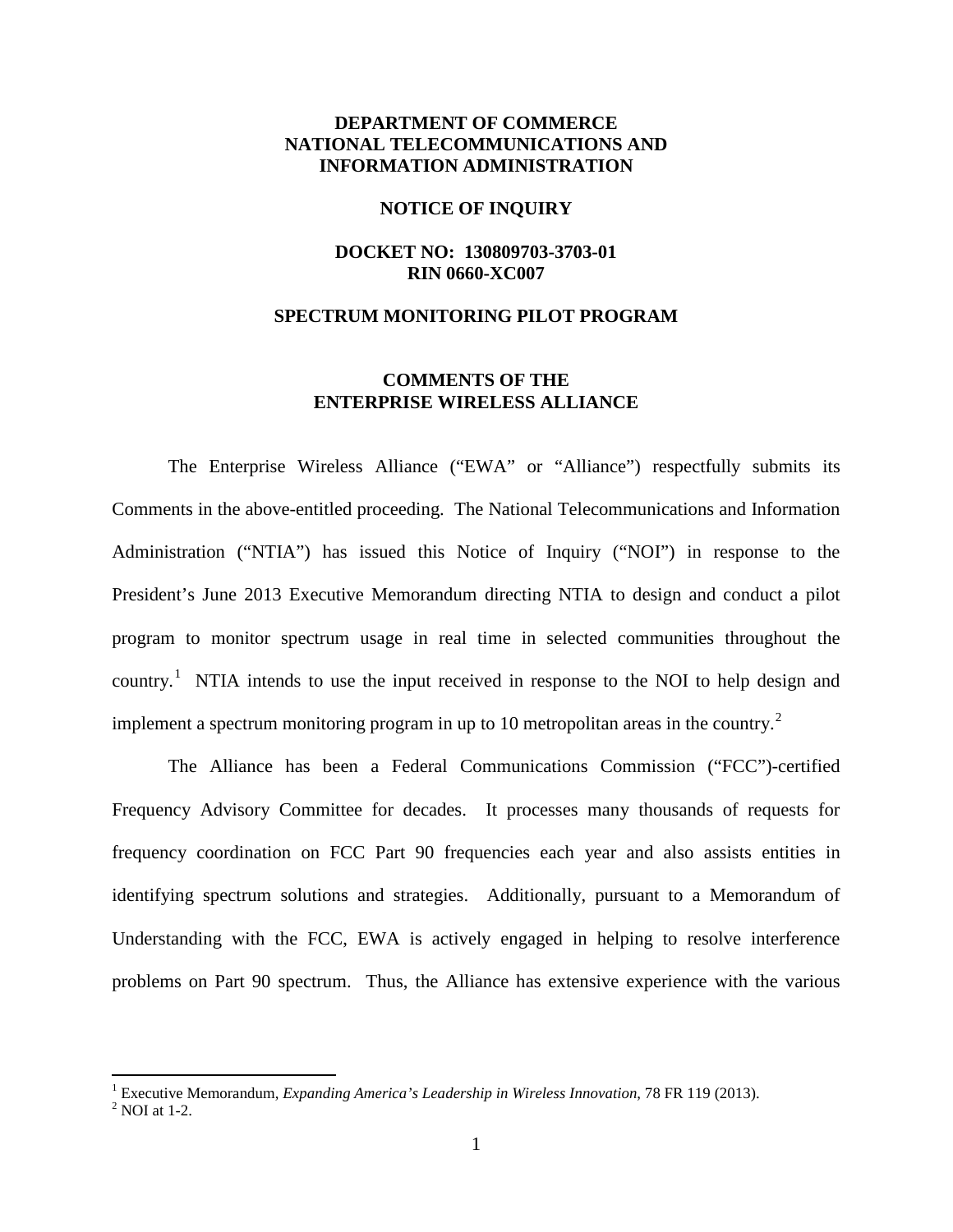mechanisms for attempting to optimize spectrum utilization, including the use of monitoring in support of that goal.

As described in the NOI, this undertaking was mandated by the President and is intended to help investigate whether technology advances will permit shared use of spectrum by a variety of wireless services, including commercial, unlicensed, and government. Historically, one way the FCC has created spectrum opportunities for advanced wireless services is by allowing incumbent licensees to be relocated to alternative, comparable frequencies. While that "repurposing" approach has been successful in many instances, the NOI states that it has become increasingly difficult to find replacement spectrum for federal government users that can be made available on a timely basis and at a reasonable cost.<sup>[3](#page-1-0)</sup> Among other potential uses, Federal government spectrum sharing is being considered as an alternative source of spectrum to contribute to commercial wireless broadband capacity.

If spectrum sharing is to be given serious consideration, the NOI notes that information with regard to "the nature and extent of actual spectrum usage" must be collected.<sup>[4](#page-1-1)</sup> EWA agrees. It is not possible to assess whether and/or where sharing might be feasible, without accurate data identifying what federal government spectrum is being used, where, how frequently, with what technical parameters, and for what purpose. Collecting that information is an essential first step in assessing spectrum sharing opportunities. Thus, the NOI requests comment on the monitoring system's design, features, deployment, operation, utility, and benefits, including the monitoring parameters that should be used for the myriad types of transmitting equipment that would need to be considered in such a program.

<sup>3</sup> *Id.* at 3. <sup>4</sup> *Id.*  $\overline{a}$ 

<span id="page-1-1"></span><span id="page-1-0"></span>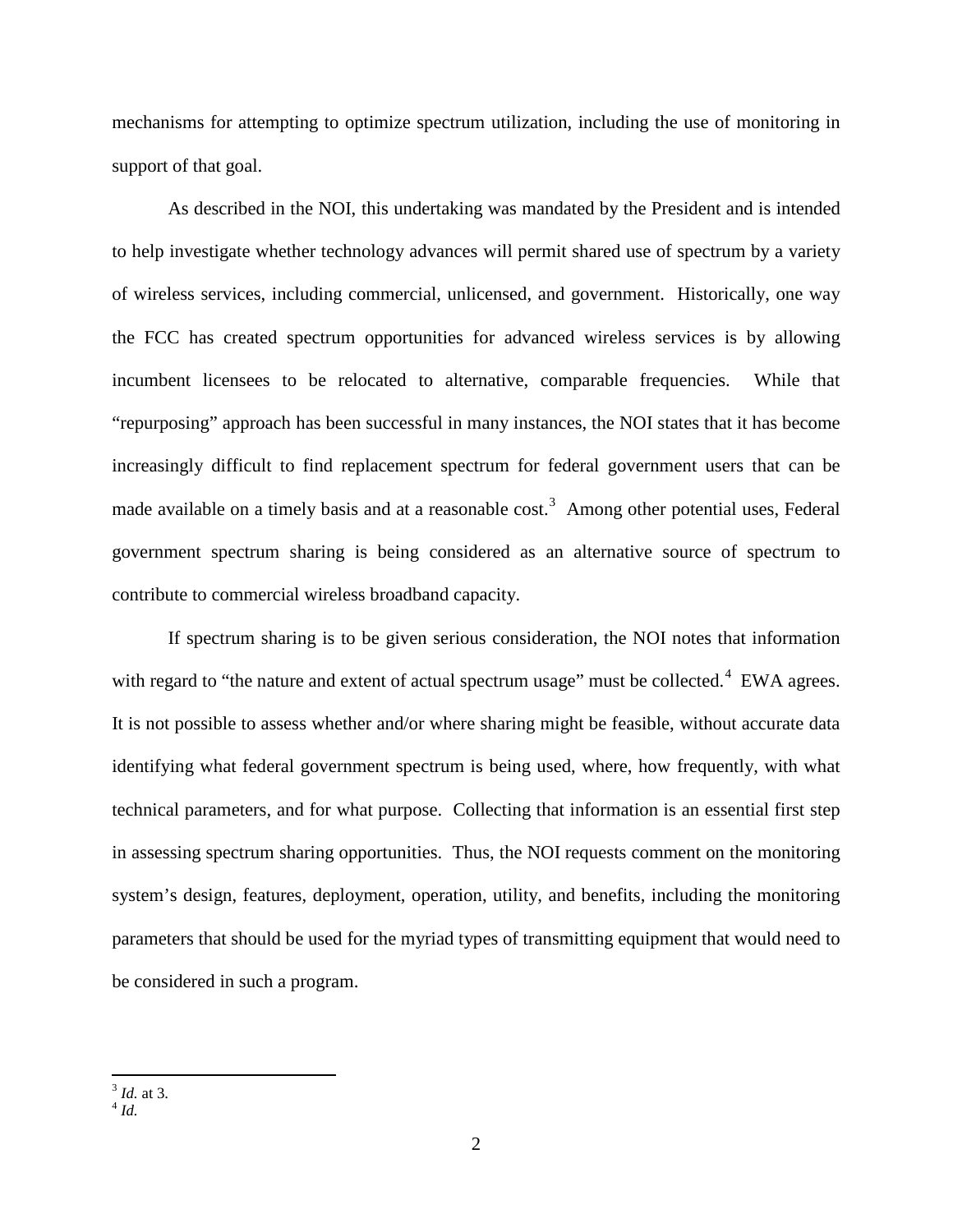While the Alliance does not dispute that monitoring can provide useful data in specific, defined circumstances, it urges NTIA, first, to ensure that it has an accurate database of systems that are understood to be operational, a database comparable to those developed by the FCC such as its Universal Licensing System. Data identifying where specific frequencies have been deployed, the technical parameters of their use, at a minimum the antenna height and effective radiated power, when they were placed into operation, and the term of the authorization is the essential benchmark against which monitoring results can be evaluated. It is not possible without it to assess whether monitoring information is accurately capturing the spectrum environment since, as evidenced by the questions raised in the NOI, the complexities of monitoring are substantial. Moreover, until NTIA knows where systems are believed to be operating and the details of those operations, it is exceedingly difficult to establish monitoring parameters that will either confirm that they are operational or provide evidence that they are not. Monitoring without that level of information is not likely to yield meaningful data from which strategic national spectrum policy repurposing or reallocation decisions should be made.

In this regard, before embarking on the large-scale monitoring exercise contemplated in the NOI, NTIA might find it instructive to investigate the experience of the FCC in this area. As early as the 1970s, the FCC undertook a pilot program in Chicago, the purpose of which was to use monitoring information to explore the possibilities for increased utilization of land mobile frequencies through expanded land mobile inter-service sharing and through the development of new frequency allocation and assignment techniques. It even contemplated spectrum sharing with Federal government users: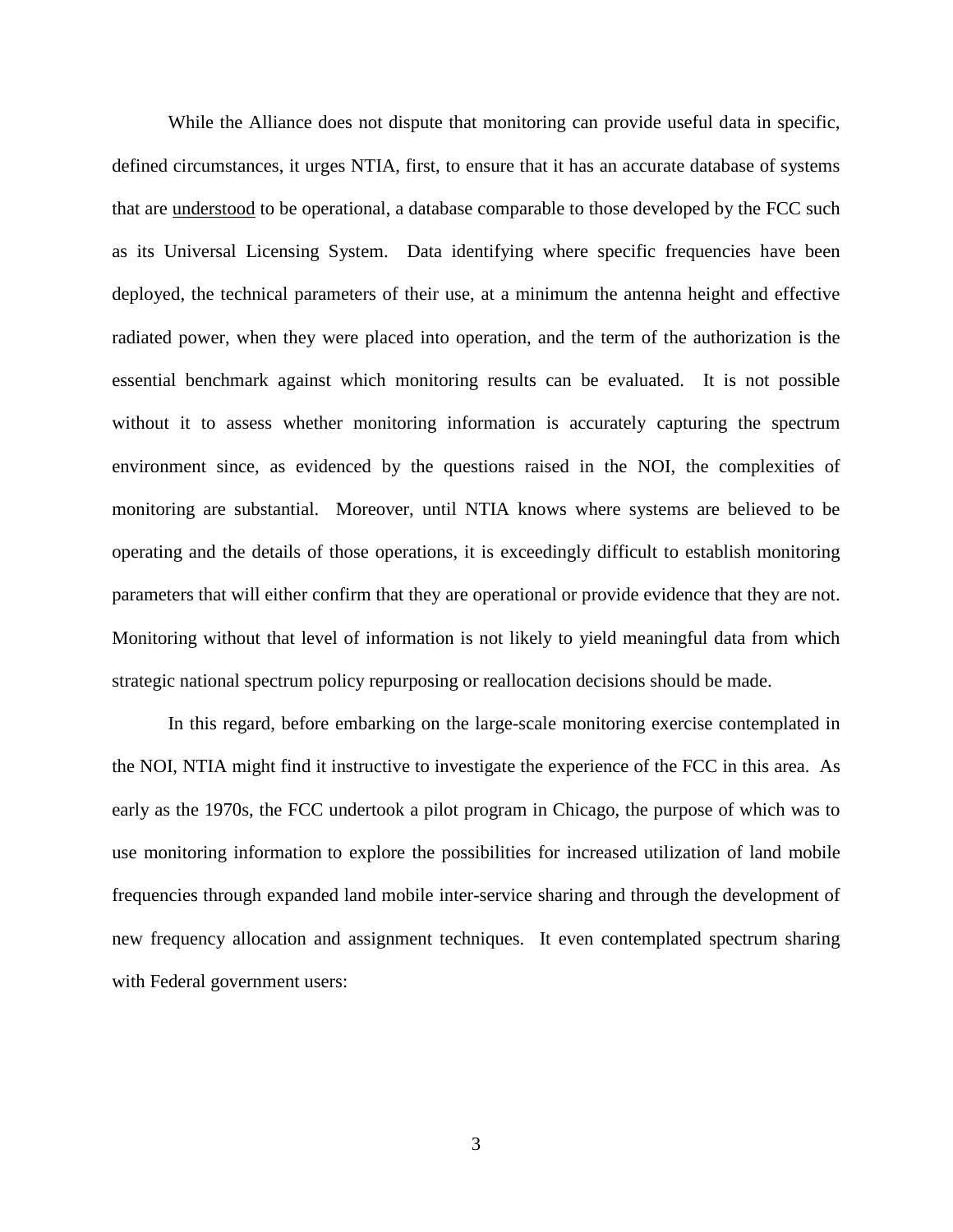The major functions of a Regional Spectrum Management Center insofar as they relate, at this time, to the Land Mobile allocation, will be monitoring, spectrum engineering and data generation and maintenance.<sup>[5](#page-3-0)</sup>

The initial operation of the Chicago Center will be primarily concerned with accumulation of data on present usage of the Land Mobile portion of the spectrum, the development of channel loading statistics and criteria, and development and implementation of frequency assignment and licensing procedures for more efficient and effective use of the spectrum. The experience gained and the assignment system developed will be indispensible to the optimum utilization of any additional spectrum space which may be made available to the Land Mobile Services in the future. Further, the Center will be flexible enough and equipped to handle services other than Land Mobile, including cooperative ventures with the Federal Government should such operations become desirable.<sup>[6](#page-3-1)</sup>

That regional spectrum management program ultimately was abandoned in 1976 and its personnel reassigned to Washington "to implement a nationwide automated system for spectrum management."<sup>[7](#page-3-2)</sup> The difficulty of using monitoring to identify meaningful spectrum sharing opportunities was not the only reason the program was discontinued, but it was a major cause.

More recently, the FCC elected not to rely on sensing (monitoring) as the mechanism by which unlicensed TV "white space" devices would search for usable television channels in a market.<sup>[8](#page-3-3)</sup> The FCC concluded that the real world spectrum environment was sufficiently complex and variable as to make it impractical to rely on sensing for this purpose. While the Alliance appreciates that the FCC's conclusion addressed only sensing by low power devices and not the types of monitoring equipment NTIA might deploy, sensing was deemed inadequate even for purposes of identifying always-on, multi-million watt television stations, surely the easiest of all transmitters to locate. Instead, the FCC required white space devices to be equipped with

 $\overline{a}$ 

<span id="page-3-0"></span><sup>&</sup>lt;sup>5</sup>Spectrum Management; Establishment of First Regional Spectrum Management Center in Chicago, IL; and Amendment of Parts 1, 2, 21, 74, 89, 91, 93 and 95 of the Commission's Rules Relating to Land Mobile Allocations and Assignments, *Notice of Proposed Rulemaking*, Docket No. 19150, 27 FCC 2d 400 at 14 (1971).

<span id="page-3-2"></span><span id="page-3-1"></span> $\frac{6}{7}$  *Id.* at  $\frac{1}{11}$ .<br><sup>7</sup> Amendment of Part 21 of the Commission's Rules to Delete Section 21.10 Requiring Applicants in the Domestic Public Land Mobile Radio Services Located in the Chicago Region to Submit Special Application Information, *Order,* 61 FCC 2d 1020 (1976).<br><sup>8</sup> *See* In the Matter of Unlicensed Operation in the TV Broadcast Bands, ET Docket No. 04-186, *Second Report and* 

<span id="page-3-3"></span>*order and Memorandum Opinion and Order*, 23 FCC Rcd 16807 (2008).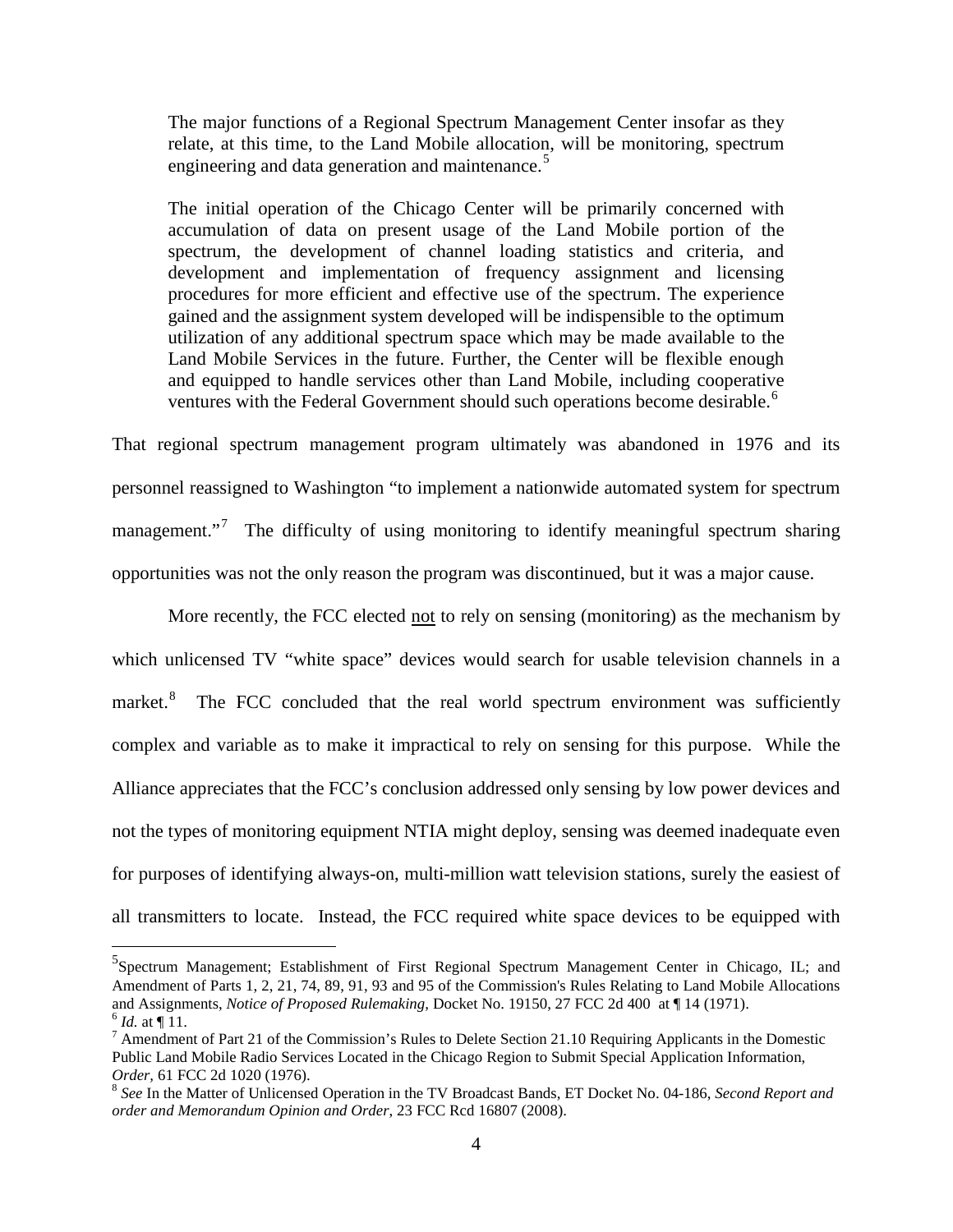geolocation capability and the capacity for online access to a license database of protected facilities. It imposed additional requirements to protect against interference to systems operating mobile devices, which, by their nature, are transient, transmit intermittently, operate at relatively low-power, and, thus, are highly susceptible to being missed in an approach that relies on sensing to avoid interference. Those same characteristics make monitoring a less than fully reliable means of capturing mobile utilization of spectrum.

There undoubtedly have been major improvements in spectrum monitoring techniques since the FCC's failed Chicago experiment in the 1970s, and EWA appreciates that monitoring, if done correctly, can provide useful confirmatory information about spectrum sharing opportunities. Yet the where, when and how of monitoring, including factors such as detection thresholds, are critical and have proven difficult to define in previous efforts because of the very broad variety of transmissions that must be considered. For this reason, the Alliance urges NTIA to evaluate the results of monitoring programs in conjunction with a database of operational systems to test the accuracy of monitoring data. Monitoring should not be relied upon exclusively as the measure of utilization of particular frequencies in a market.

The need for additional wireless spectrum already is compelling and continues to grow exponentially. EWA supports all efforts to identify usable capacity, including shared use of Federal government spectrum, when that approach satisfies the needs of both the non-Federal and Federal users. However, it cautions NTIA that assessing meaningful sharing opportunities will require more than monitoring, an activity that should be undertaken only in conjunction with the development of a reliable database of Federal government spectrum usage compiled from information other than monitoring.